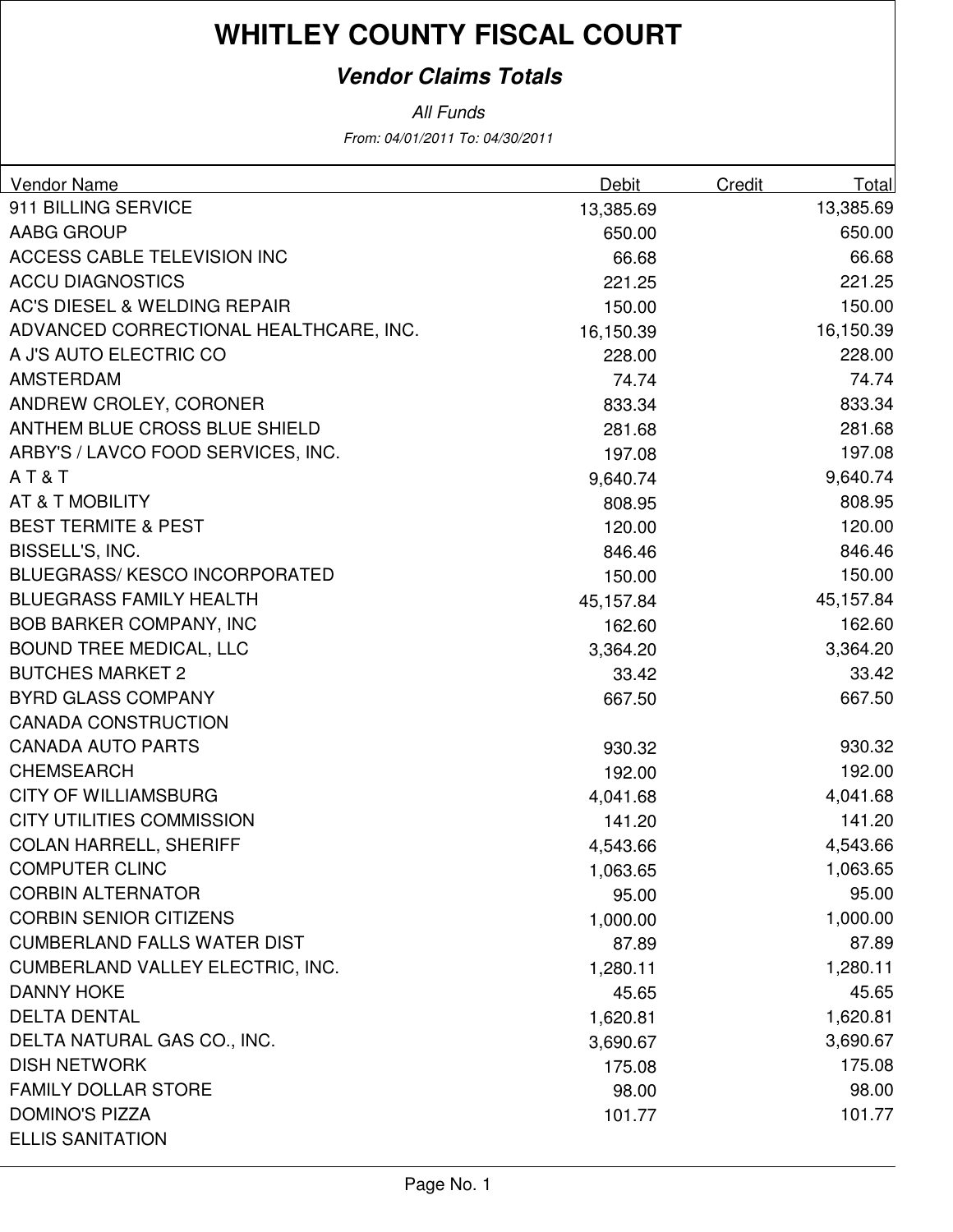### **Vendor Claims Totals**

| ELLISON'S SANITARY SUPPLY CO., INC.<br>18.50<br>18.50<br>425.00<br><b>EZ COUNTRY</b><br>425.00<br><b>FALLS FORD</b><br>159.72<br>159.72<br><b>FASHION PALACE</b><br>140.00<br>140.00<br>171.74<br><b>FAULKNER AND TAYLOR</b><br>171.74<br><b>FLEETONE</b><br>25,587.45<br>25,587.45<br>G & K SERVICES, INC<br>3,043.34<br>3,043.34<br>117.04<br><b>HARDEE'S</b><br>117.04<br>65.52<br><b>HAROLD HENSLEY</b><br>65.52<br>HARVEY'S SERVICE CENTER<br>37.95<br>37.95<br>HINKLE CONTRACTING CORPORATION<br>18,522.27<br>18,522.27<br><b>HOLSTON GASES</b><br>59.75<br>59.75<br>HUMANA HEALTH PLAN INC<br>161.37<br>161.37 |
|-----------------------------------------------------------------------------------------------------------------------------------------------------------------------------------------------------------------------------------------------------------------------------------------------------------------------------------------------------------------------------------------------------------------------------------------------------------------------------------------------------------------------------------------------------------------------------------------------------------------------|
|                                                                                                                                                                                                                                                                                                                                                                                                                                                                                                                                                                                                                       |
|                                                                                                                                                                                                                                                                                                                                                                                                                                                                                                                                                                                                                       |
|                                                                                                                                                                                                                                                                                                                                                                                                                                                                                                                                                                                                                       |
|                                                                                                                                                                                                                                                                                                                                                                                                                                                                                                                                                                                                                       |
|                                                                                                                                                                                                                                                                                                                                                                                                                                                                                                                                                                                                                       |
|                                                                                                                                                                                                                                                                                                                                                                                                                                                                                                                                                                                                                       |
|                                                                                                                                                                                                                                                                                                                                                                                                                                                                                                                                                                                                                       |
|                                                                                                                                                                                                                                                                                                                                                                                                                                                                                                                                                                                                                       |
|                                                                                                                                                                                                                                                                                                                                                                                                                                                                                                                                                                                                                       |
|                                                                                                                                                                                                                                                                                                                                                                                                                                                                                                                                                                                                                       |
|                                                                                                                                                                                                                                                                                                                                                                                                                                                                                                                                                                                                                       |
|                                                                                                                                                                                                                                                                                                                                                                                                                                                                                                                                                                                                                       |
|                                                                                                                                                                                                                                                                                                                                                                                                                                                                                                                                                                                                                       |
| <b>HOMETOWN IGA #57</b><br>117.33<br>117.33                                                                                                                                                                                                                                                                                                                                                                                                                                                                                                                                                                           |
| <b>IRENE PEACE</b><br>600.00<br>600.00                                                                                                                                                                                                                                                                                                                                                                                                                                                                                                                                                                                |
| 96.90<br><b>JAMIE FUSON</b><br>96.90                                                                                                                                                                                                                                                                                                                                                                                                                                                                                                                                                                                  |
| 1,731.95<br>JOHNNY WHEELS OF WILLIAMSBURG, INC<br>1,731.95                                                                                                                                                                                                                                                                                                                                                                                                                                                                                                                                                            |
| <b>JUDY BRIMM</b><br>80.14<br>80.14                                                                                                                                                                                                                                                                                                                                                                                                                                                                                                                                                                                   |
| K A C O ALL LINES FUND                                                                                                                                                                                                                                                                                                                                                                                                                                                                                                                                                                                                |
| KACO UNEMPLOYMENT INS. FUND<br>45,842.37<br>45,842.37                                                                                                                                                                                                                                                                                                                                                                                                                                                                                                                                                                 |
| 324.00<br>KAY SCHWARTZ, COUNTY CLERK<br>324.00                                                                                                                                                                                                                                                                                                                                                                                                                                                                                                                                                                        |
| <b>KCJEA</b><br>2,073.00<br>2,073.00                                                                                                                                                                                                                                                                                                                                                                                                                                                                                                                                                                                  |
| <b>KELLWELL FOOD MANAGEMENT</b><br>32,365.16<br>32,365.16                                                                                                                                                                                                                                                                                                                                                                                                                                                                                                                                                             |
| <b>KU</b><br>14,027.19<br>14,027.19                                                                                                                                                                                                                                                                                                                                                                                                                                                                                                                                                                                   |
| <b>KFC</b><br>86.58<br>86.58                                                                                                                                                                                                                                                                                                                                                                                                                                                                                                                                                                                          |
| 165.01<br><b>KIMBELL MIDWEST</b><br>165.01                                                                                                                                                                                                                                                                                                                                                                                                                                                                                                                                                                            |
| 27.10<br>KNOX COUNTY UTILITIES COMMISSION<br>27.10                                                                                                                                                                                                                                                                                                                                                                                                                                                                                                                                                                    |
| <b>KOLA</b><br>150.00<br>150.00                                                                                                                                                                                                                                                                                                                                                                                                                                                                                                                                                                                       |
| <b>KY MEDICAL SERVICES</b><br>9.50<br>9.50                                                                                                                                                                                                                                                                                                                                                                                                                                                                                                                                                                            |
| 27,842.68<br><b>KENTUCKY STATE TREASURER</b><br>27,842.68                                                                                                                                                                                                                                                                                                                                                                                                                                                                                                                                                             |
| <b>LAUREL TERMITE CONTROL</b><br>140.00<br>140.00                                                                                                                                                                                                                                                                                                                                                                                                                                                                                                                                                                     |
| <b>LIGHTSQUARED LP</b><br>78.35<br>78.35                                                                                                                                                                                                                                                                                                                                                                                                                                                                                                                                                                              |
| <b>LONDON RADIO SERVICE</b><br>170.00<br>170.00                                                                                                                                                                                                                                                                                                                                                                                                                                                                                                                                                                       |
| <b>LYTTLE'S TELEPHONE</b><br>60.00<br>60.00                                                                                                                                                                                                                                                                                                                                                                                                                                                                                                                                                                           |
| MAIDEN DRUG CO.<br>68.00<br>68.00                                                                                                                                                                                                                                                                                                                                                                                                                                                                                                                                                                                     |
| <b>MARRIOTT</b>                                                                                                                                                                                                                                                                                                                                                                                                                                                                                                                                                                                                       |
| <b>MARRIOTT GRIFFIN GATE RESORT</b><br>184.80<br>184.80                                                                                                                                                                                                                                                                                                                                                                                                                                                                                                                                                               |
| <b>MCDONALD'S</b><br>68.86<br>68.86                                                                                                                                                                                                                                                                                                                                                                                                                                                                                                                                                                                   |
| MCGREGOR & ASSOCIATES, INC.<br>150.00<br>150.00                                                                                                                                                                                                                                                                                                                                                                                                                                                                                                                                                                       |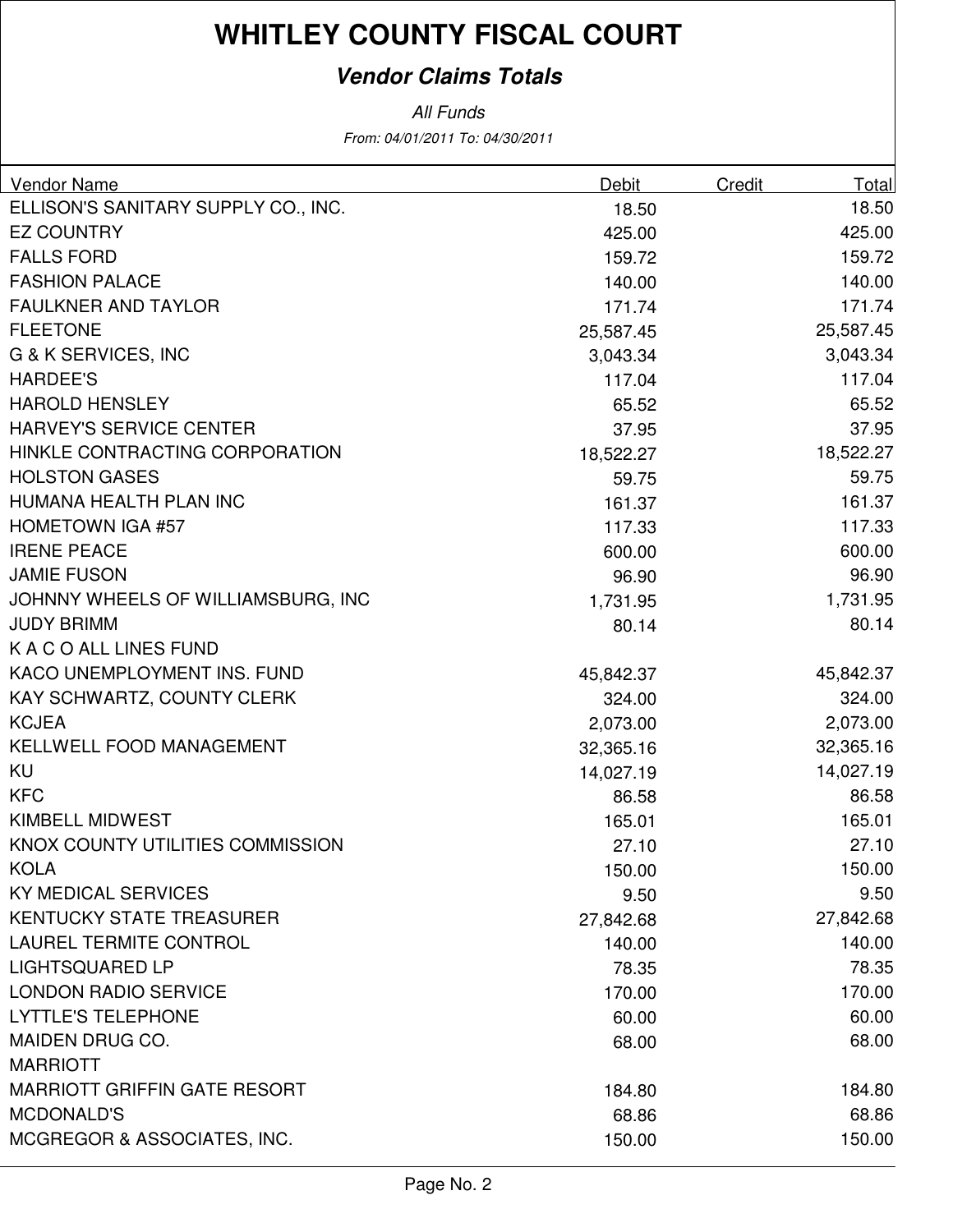### **Vendor Claims Totals**

| <b>Vendor Name</b>                 | <b>Debit</b> | <b>Credit</b> | Total     |
|------------------------------------|--------------|---------------|-----------|
| <b>FISCALSOFT CORPORATION</b>      | 12,750.00    |               | 12,750.00 |
| <b>NEWS JOURNAL</b>                | 191.75       |               | 191.75    |
| NEWWAVE COMMUNICATIONS             | 67.88        |               | 67.88     |
| OVERHEAD DOOR COMPANY              | 375.00       |               | 375.00    |
| <b>OWENS AUTO PARTS</b>            | 187.44       |               | 187.44    |
| PATTERSON CREEK VFD                | 200.00       |               | 200.00    |
| <b>PEGGY DANIEL</b>                | 49.98        |               | 49.98     |
| PHIL BRENNENSTUHL                  | 175.68       |               | 175.68    |
| POFF CARTING SERVICE               | 10,677.30    |               | 10,677.30 |
| PREFERRED LAB SERVICE              | 630.00       |               | 630.00    |
| <b>PYRAMID LIFE INS</b>            | 730.90       |               | 730.90    |
| <b>QUALITY CARE AUTO SERVICE</b>   | 7,647.83     |               | 7,647.83  |
| <b>QUILL CORPORATION</b>           | 1,224.23     |               | 1,224.23  |
| <b>RALPH CHILDRESS</b>             | 31.22        |               | 31.22     |
| REPUBLIC BANK & TRUST CO           | 3,450.99     |               | 3,450.99  |
| <b>RHONDA PRIVETT</b>              | 89.76        |               | 89.76     |
| <b>RIVERSIDE PRODUCE</b>           | 74.56        |               | 74.56     |
| <b>ROGER WELLS</b>                 | 249.39       |               | 249.39    |
| <b>WHITLEY COUNTY PVA</b>          | 12,600.00    |               | 12,600.00 |
| SENIOR CITIZENS OF WHITLEY COUNTY  | 15,000.00    |               | 15,000.00 |
| <b>SMITH'S AUTO SERVICE</b>        | 754.81       |               | 754.81    |
| SOUTHEASTERN EMERGENCY EQUIP.      | 1,094.55     |               | 1,094.55  |
| SOUTHEASTERN KY MAINTENANCE        | 65.00        |               | 65.00     |
| SOUTH EASTERN JANITORIAL SUPPLY    | 2,403.66     |               | 2,403.66  |
| SOUTHERN REBINDING, INC.           | 1,122.39     |               | 1,122.39  |
| SOUTHEAST RADIATOR, INC.           | 65.00        |               | 65.00     |
| STELLERS BOILER COMPANY            | 271.13       |               | 271.13    |
| STERICYCLE, INC.                   | 389.67       |               | 389.67    |
| <b>STEVE'S PLUMBING</b>            | 1,736.62     |               | 1,736.62  |
| <b>SUBWAY</b>                      | 98.98        |               | 98.98     |
| <b>SUPERIOR PROTECTION</b>         | 688.95       |               | 688.95    |
| THE GAULT HOUSE                    | 24.00        |               | 24.00     |
| THE HOSE HOUSE, INC.               | 252.30       |               | 252.30    |
| <b>TONY'S FRAME &amp; BODY</b>     | 3,399.35     |               | 3,399.35  |
| <b>TRACY WEST</b>                  | 1,026.64     |               | 1,026.64  |
| <b>TWO-WAY RADIO</b>               | 585.20       |               | 585.20    |
| UNIVERSITY OF KY                   | 502.79       |               | 502.79    |
| <b>U.S. POSTMASTER</b>             | 660.00       |               | 660.00    |
| <b>VOIDED VOIDED VOIDED VOIDED</b> |              |               |           |